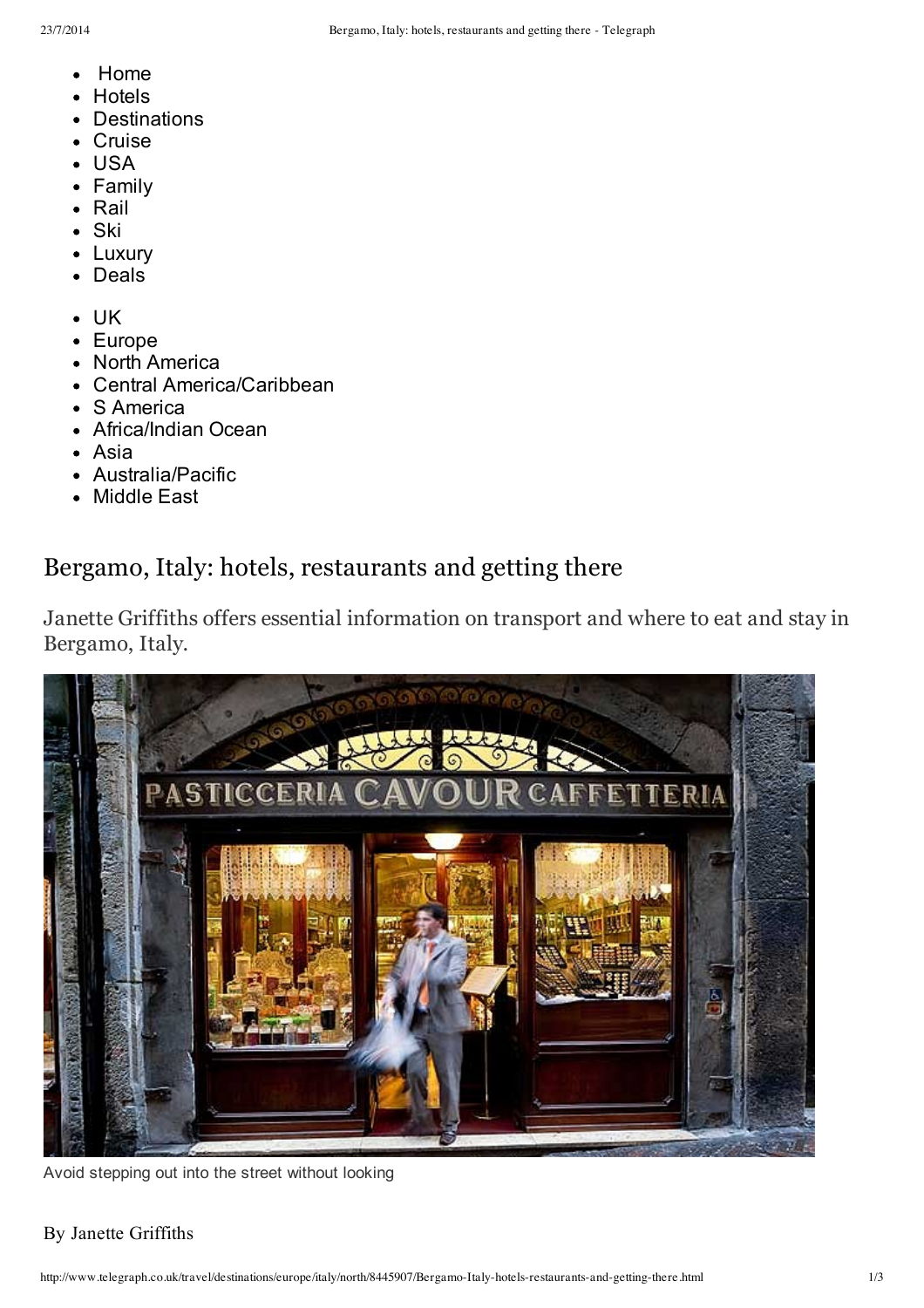# **GETTING THERE**

Ryanair (0871 246 0000, calls cost 10p per minute; [www.ryanair.com](http://www.ryanair.com/)) has several flights a day from either Gatwick or Stansted to Orio al Serio airport, as well as flights from East Midlands, Glasgow and Liverpool.

The airport is three miles from the town centre. Take the local bus No 1 into town. It leaves every half-hour from in front of the Arrivals door and costs  $\epsilon$ 1.90/£1.68. Buy tickets from the office to the right of Arrivals or on the bus if it is closed. The bus stops at the station, and terminates at Porto Sant'Alessandro, just outside the walls of the upper town. From there it's a few minutes' walk to any of the hotels in the upper town.

# **THE INSIDE TRACK**

If you're around on a Sunday, visit the basilica. This is the one day when the surreal marquetry screens on the wood carvings in the Basilica are removed to reveal even more surreal images of biblical tales beneath  $-$  like a 16th-century cinema.

The Accademia Carrara, Bergamo's fine art gallery, is closed for renovation. Part of the collection, including paintings by Bellini, Tiepolo and Botticelli, is on display in the Palazzo della Ragione, affording an opportunity to see the inside of the beautiful Venetian palazzo that straddles the upper town's Piazza Vecchia.

The friendly ladies in the grocery Tresoldi, at Via Colleoni 13, will help you pick out some of their excellent fresh pasta to take home. Try the strange and exotic local speciality, casoncelli – ravioli stuffed with cheese, meat, breadcrumbs, spinach and amaretti biscuits.

# **THE BEST HOTELS**

# **Casa Mario Lupo £**

A tiny  $b \& b$  in a 16th-century palazzo 50 yards from the Piazza Vecchia; the larger "Venus" and Saturn" suite has a log-burning fireplace (0039 035 233829; [www.casamariolupo.it;](http://www.casamariolupo.it/) from  $\epsilon$ 40/£35 per person per night).

# **Hotel Agnello D'Oro ££**

Plain, albeit brightly coloured rooms above a rustic restaurant in a 16th-century building at the heart of the upper town (Via Gombito 22; 035 249883; from  $\epsilon$ 93/£81).

# **Gombithotel £££**